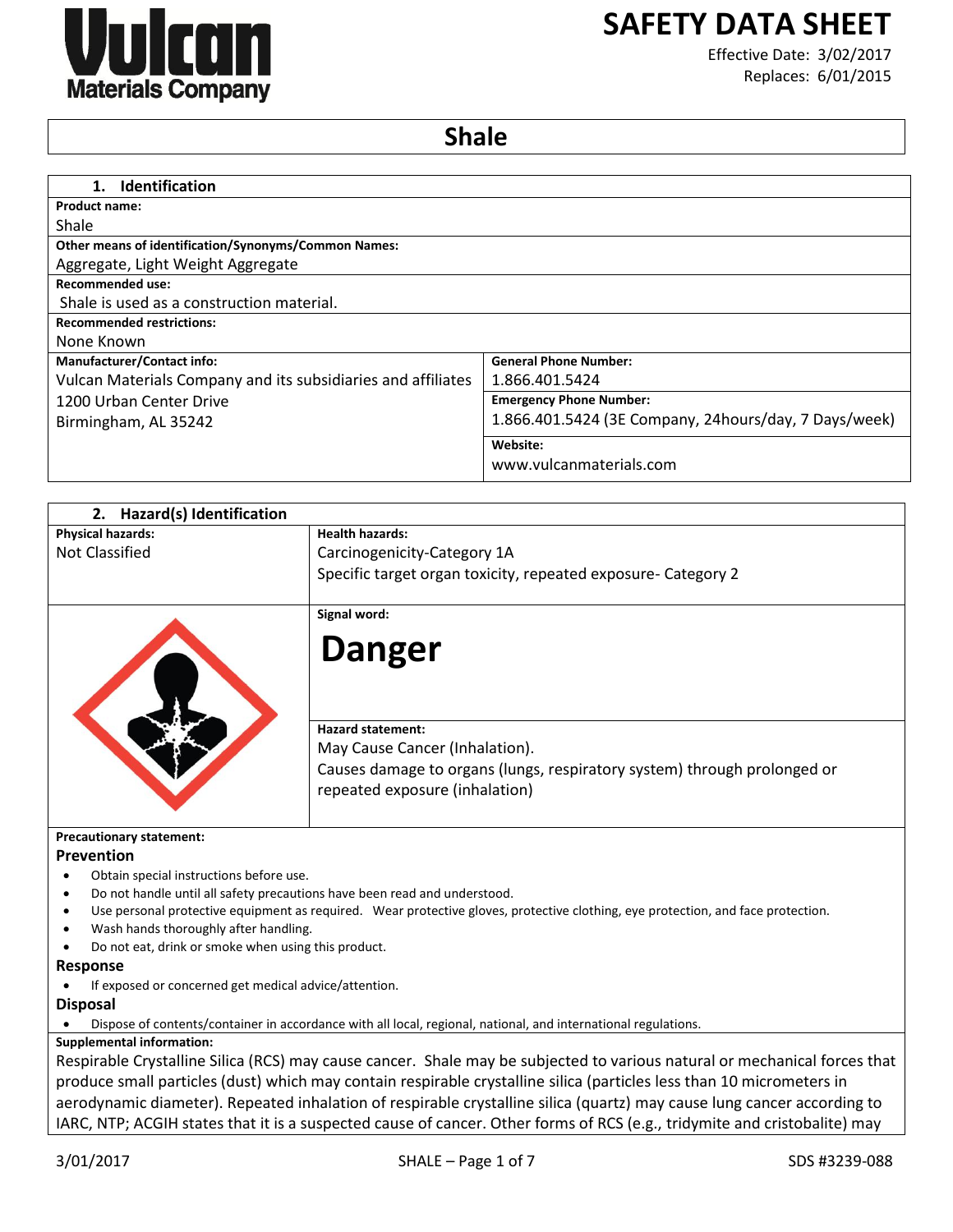also be present or formed under certain industrial processes.

| <b>Composition/information on ingredients</b> |                   |     |  |
|-----------------------------------------------|-------------------|-----|--|
| <b>Chemical name</b>                          | <b>CAS number</b> | %   |  |
| Shale                                         | None              | 100 |  |
| Quartz (crystalline silica)                   | 14808-60-7        |     |  |

## **4. First-aid measures**

**Inhalation:**

Remove to fresh air. Dust in throat and nasal passages should clear spontaneously. Contact a physician if irritation persists or if breathing is difficult.

**Eyes:**

Immediately flush eye(s) with plenty of clean water for at least 15 minutes, while holding the eyelid(s) open.

Occasionally lift the eyelid(s) to ensure thorough rinsing. Beyond flushing, do not attempt to remove material from eye(s). Contact a physician if irritation persists or later develops.

**Skin:**

Wash affected areas thoroughly with mild soap and fresh water. Contact a physician if irritation persists. **Ingestion:**

If person is conscious do not induce vomiting. Give large quantity of water and get medical attention. Never attempt to make an unconscious person drink.

## **Most important symptoms/effects, acute and delayed:**

Dust may irritate the eyes, skin, and respiratory tract. Breathing respirable crystalline silica-containing dust for prolonged periods in the workplace can cause lung damage and a lung disease called silicosis. Symptoms of silicosis may include (but are not limited to) shortness of breath, difficulty breathing with or without exertion; coughing; diminished work capacity; diminished chest expansion; reduction of lung volume; right heart enlargement and/or failure.

## **Indication of immediate medical attention and special treatment needed:**

Not all individuals with silicosis will exhibit symptoms of the disease. However, silicosis can be progressive and symptoms can appear even years after exposures have ceased. Persons with silicosis have an increased risk of pulmonary tuberculosis infection.

## **For emergencies contact 3E Company at 1.866.401.5424 (24 hours/day, 7 days/week).**

## **5. Fire-fighting measures**

**Suitable extinguishing media:**

This product is not flammable. Use fire-extinguishing media appropriate for surrounding materials.

**Unsuitable extinguishing media:**

None known.

**Specific hazards arising from the chemical:**

Contact with powerful oxidizing agents may cause fire and/or explosions (see section 10 of SDS).

**Special protective equipment and precautions for firefighters:**

Use protective equipment appropriate for surrounding materials.

**Fire-fighting equipment/instructions:**

No unusual fire or explosion hazards noted. Not a combustible dust.

**Specific methods:**

The presence of this material in a fire does not hinder the use of any standard extinguishing medium. Use extinguishing medium for surrounding fire.

## **6. Accidental release measures**

**Personal precautions, protective equipment and emergency procedures:**

Persons involved in cleanup processes should first observe precautions (as appropriate) identified in Section 8 of this SDS. **For emergencies, contact 3E Company at 1-866-401-5424 (24 hours/day, 7 days/week)**.

**Environmental precautions:**

Prevent from entering into sewers or drainage systems where it can harden and clog flow.

**Methods and materials for containment and cleaning up:**

Spilled material, where dust is generated, may overexpose cleanup personnel to respirable crystalline silica-containing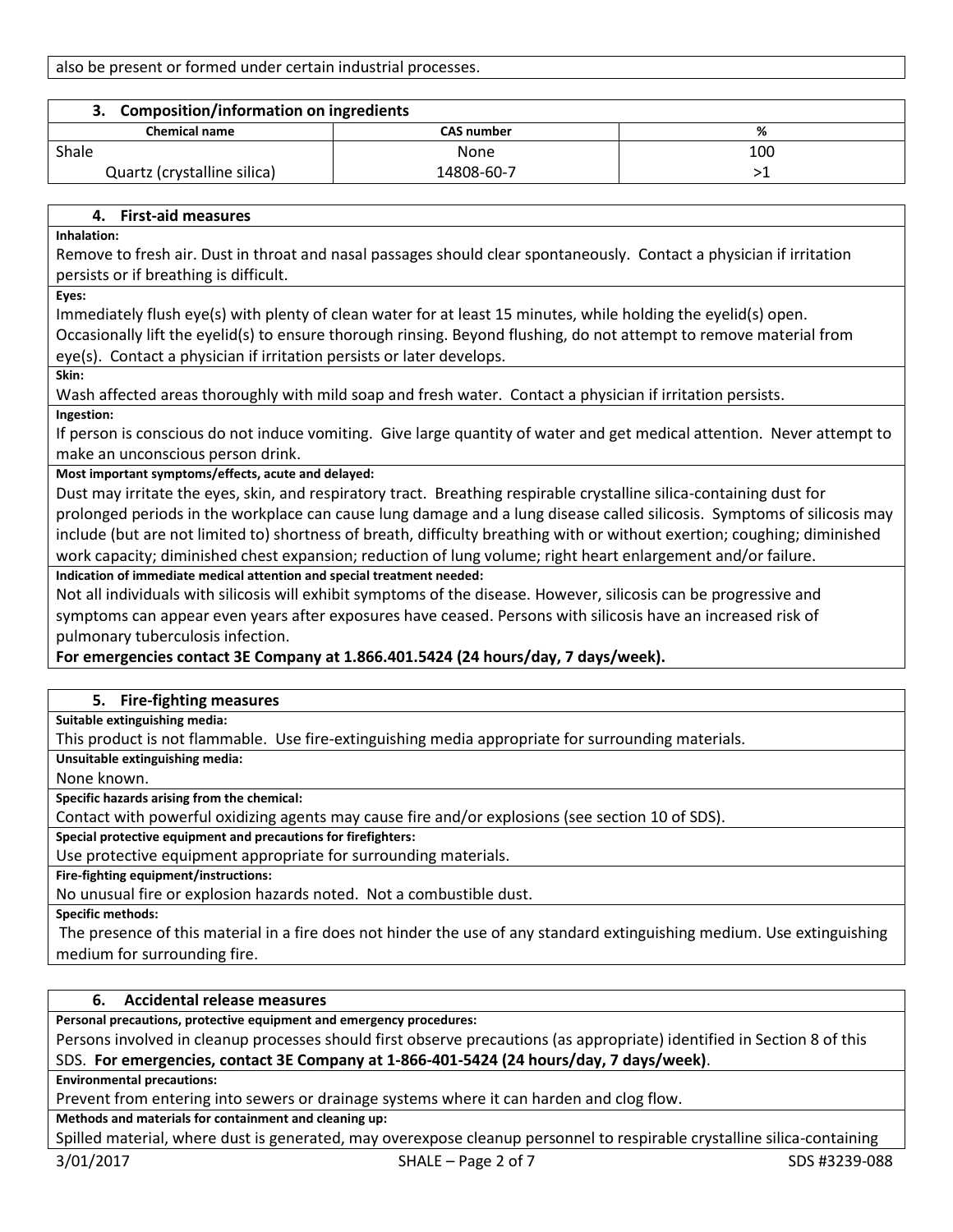dust. Do not dry sweep or use compressed air for clean-up. Wetting of spilled material and/or use of respiratory protective equipment may be necessary.

## **7. Handling and storage**

#### **Precautions for safe handling:**

Respirable crystalline silica-containing dust may be generated during processing, handling, and storage. Use personal protection and controls identified in Section 8 of this SDS as appropriate.

#### **Conditions for safe storage, including any incompatibilities:**

Do not store near food, beverages, or smoking materials.

## **8. Exposure controls/personal protection**

#### **Legend:**

NE = Not Established; PEL = Permissible Exposure Limit; TLV = Threshold Limit Value; REL = Recommended Exposure Limit; OSHA = Occupational Safety and Health Administration; MSHA = Mine Safety and Health Administration; NIOSH = National Institute for Occupational Safety and Health; ACGIH = American Conference of Governmental Industrial Hygienists

|                                                                              | <b>OSHA/MSHA</b>                                                                                                                                | <b>ACGIH</b>              | <b>NIOSH</b>              |
|------------------------------------------------------------------------------|-------------------------------------------------------------------------------------------------------------------------------------------------|---------------------------|---------------------------|
| Component                                                                    | <b>PEL</b>                                                                                                                                      | <b>TLV</b>                | <b>REL</b>                |
| Respirable dust containing silica                                            | 10 mg/m <sup>3</sup> ÷ (% silica + 2)                                                                                                           | Use Respirable Silica TLV | Use Respirable Silica REL |
| Total dust containing silica                                                 | MSHA: 30 mg/m <sup>3</sup> $\div$ (% silica + 3)                                                                                                | <b>NE</b>                 | <b>NE</b>                 |
| Respirable Crystalline Silica (quartz)                                       | OSHA: $0.05 \text{ mg/m}^3$ (PEL)<br>OSHA: 0.025 mg/m <sup>3</sup> (Action Level)<br>MSHA: Use Respirable Dust<br>containing Silica PEL (above) | 0.025 mg/m <sup>3</sup>   | 0.05 mg/m <sup>3</sup>    |
| Respirable Tridymite and Cristobalite<br>(other forms of crystalline silica) | OSHA: Use respirable crystalline<br>silica PEL<br>MSHA: 1/2 of respirable dust<br>containing silica PEL                                         | 0.025 mg/m <sup>3</sup>   | 0.05 mg/m <sup>3</sup>    |

## **Exposure Guidelines:**

Total dust containing silica, respirable silica-containing dust and respirable crystalline silica (quartz) levels should be monitored regularly to determine worker exposure levels. Exposure levels in excess of allowable exposure limits should be reduced by all feasible engineering controls, including (but not limited to) wet suppression, ventilation, process enclosure, and enclosed employee workstations.

#### **Engineering Controls:**

Activities that generate dust require the use of general ventilation, local exhaust and/or wet suppression methods to maintain exposures below allowable exposure limits.

#### **Eye Protection:**

Safety glasses with side shields should be worn as minimum protection. Dust goggles should be worn when excessively (visible) dusty conditions are present or are anticipated.

#### **Skin Protection (Protective Gloves/Clothing):**

Use gloves to provide hand protection from abrasion. In dusty conditions, use long sleeve shirts. Wash work clothes after each use.

## **Respiratory Protection:**

All respirators must be NIOSH-approved for the exposure levels present. (See NIOSH Respirator Selection Guide). The need for respiratory protection should be evaluated by a qualified safety and health professional. Activities that generate dust require the use of an appropriate dust respirator where dust levels exceed or are likely to exceed allowable exposure limits. For respirable silica-containing dust levels that exceed or are likely to exceed an 8-hour timeweighted average (TWA) of 0.25  $\rm mg/m^3$ , a high efficiency particulate filter respirator must be worn at a minimum; however, if respirable silica-containing dust levels exceed or are likely to exceed an 8-hour TWA of 1.25  $\rm mg/m^3$  an airpurifying, full-face respirator or equivalent is required. Respirator use must comply with applicable MSHA (42 CFR 84) or OSHA (29 CFR 1910.134 ) standards, which include provisions for a user training program, respirator inspection, repair and cleaning, respirator fit testing, medical surveillance and other requirements.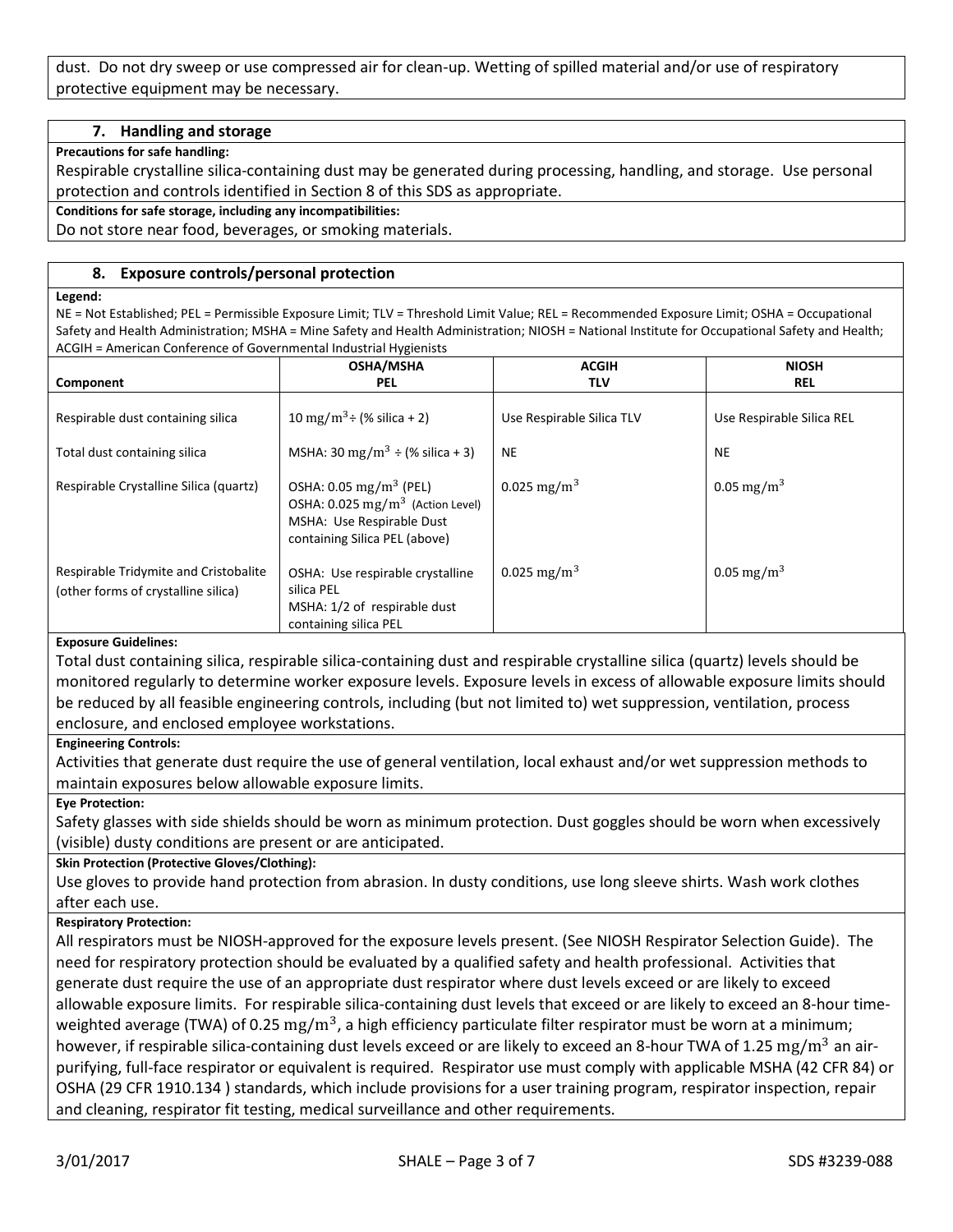## **9. Physical and chemical properties**

#### **Appearance:**

Dark gray to black particles ranging in size from powder to laminated coarse aggregate particles. No odor. Color may vary.

| Odor:                                   | PH:                                      | <b>Decomposition temperature:</b>             |
|-----------------------------------------|------------------------------------------|-----------------------------------------------|
| No odor.                                | Not applicable                           | Not applicable                                |
| Melting point/freezing point:           | Initial boiling point and boiling range: | Flash point:                                  |
| Not applicable                          | Not applicable                           | Non-combustible                               |
| <b>Evaporation rate:</b>                | Flammability:                            | Upper/lower flammability or explosive limits: |
| Not applicable                          | Not applicable                           | Not applicable                                |
| Vapor pressure:                         | <b>Relative density:</b>                 | Solubility:                                   |
| Not applicable                          | Not applicable                           |                                               |
| Partition coefficient: n-octanol/water. | <b>Autoignition temperature:</b>         | Specific Gravity (H2O = $1$ ):                |
| Not applicable                          | Not applicable                           | $2.1 - 2.5$                                   |

#### **10. Stability and reactivity**

#### **Reactivity:**

Not reactive under normal use.

**Chemical stability:**

Stable under normal temperatures and pressures.

**Possibility of hazardous reactions:**

None under normal use.

**Conditions to avoid (e.g., static discharge, shock or vibration):**

Contact with incompatible materials should be avoided (see below). See Sections 5 and 7 for additional information. **Incompatible materials:**

Silica ignites on contact with fluorine and is incompatible with acids, aluminum, ammonium salts and magnesium. Silica reacts violently with powerful oxidizing agents such as fluorine, boron trifluoride, chlorine trifluoride, manganese trifluoride, and oxygen difluoride yielding possible fire and/or explosions. Silica dissolves readily in hydrofluoric acid producing a corrosive gas – silicon tetrafluoride.

**Hazardous decomposition products:**

Respirable crystalline silica-containing dust may be generated. When heated, quartz is slowly transformed into tridymite (above 860°C/1580°F) and cristobalite (above 1470°C/2678°F). Both tridymite and cristobalite are other forms of crystalline silica.

#### **11. Toxicological information**

**Primary Routes of Exposure:**

Inhalation and contact with the eyes and skin.

**Symptoms related to the physical, chemical, toxicological characteristics**

**Inhalation:**

Dusts may irritate the nose, throat and respiratory tract by mechanical abrasion. Coughing sneezing and shortness of breath may occur.

Symptoms of silicosis may include (but are not limited to) shortness of breath, difficulty breathing with or without exertion; coughing; diminished work capacity; diminished chest expansion; reduction of lung volume; right heart enlargement and/or failure. Persons with silicosis have an increased risk of pulmonary tuberculosis infection.

#### **Eye Contact:**

Dust particles can scratch the eye causing tearing, redness, a stinging or burning feeling, or swelling of the eyes with blurred vision.

**Skin Contact:**

Dust particles can scratch and irritate the skin with redness, an itching or burning feeling, swelling of the skin, and/or rash.

**Ingestion:**

Expected to be practically non-toxic. Ingestion of large amounts may cause gastrointestinal irritation including nausea, vomiting, diarrhea, and blockage.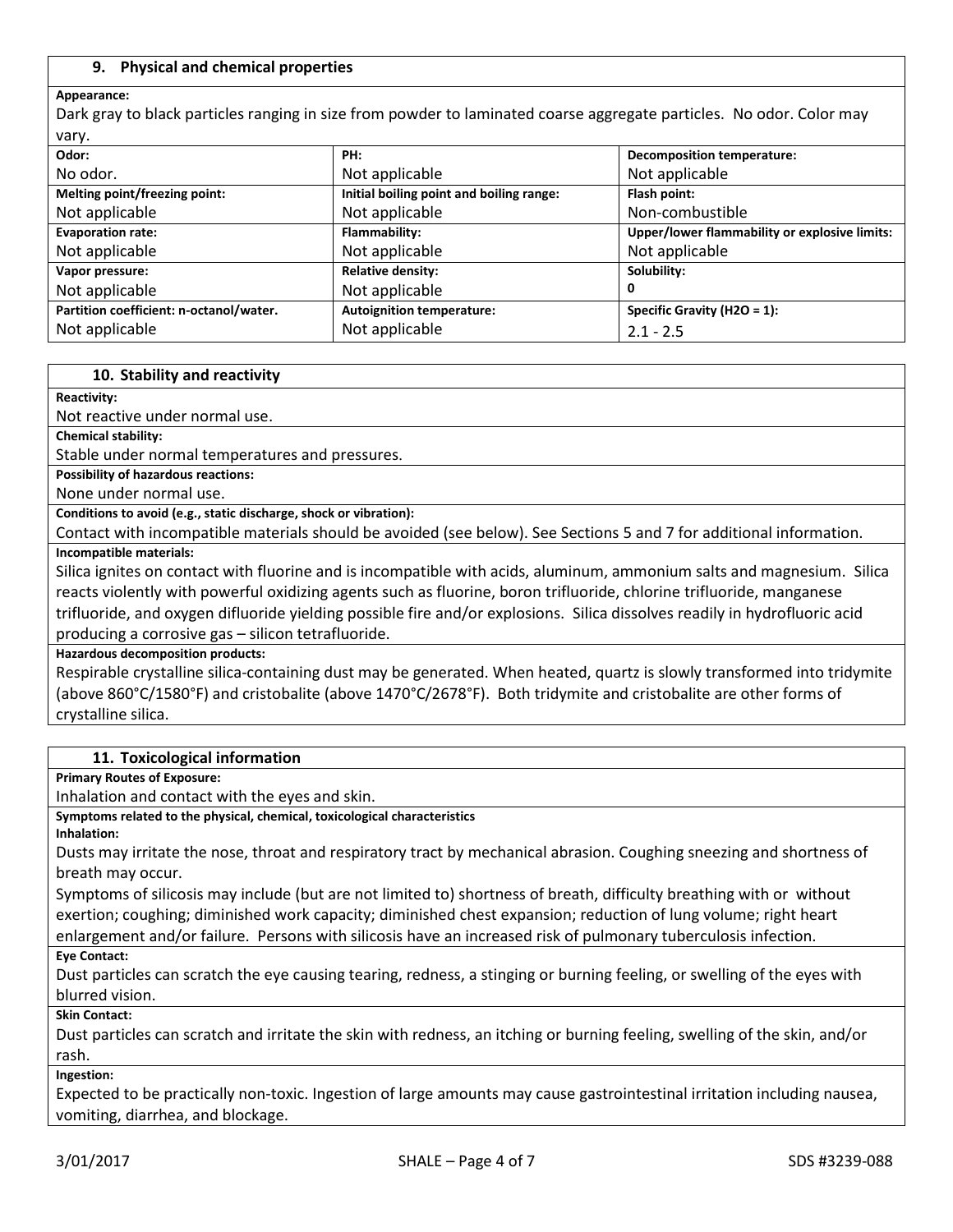## **Medical Conditions Aggravated by Exposure:**

Irritated or broken skin increases chance of contact dermatitis. Pre-existing medical conditions that may be aggravated by exposure include disorders of the eye, skin and lung (including asthma and other breathing disorders). Smoking tobacco will impair the ability of the lungs to clear themselves of dust.

**Delayed and immediate effects and also chronic effects from short- and long-term exposure:**

Prolonged overexposure to respirable dusts in excess of allowable exposure limits can cause inflammation of the lungs leading to possible fibrotic changes, a medical condition known as pneumoconiosis.

Prolonged and repeated overexposure to high levels of respirable crystalline silica-containing dust may cause a chronic form of silicosis, an incurable lung disease that may result in permanent lung damage or death. Chronic silicosis generally occurs after 10 years or more of overexposure; a more accelerated type of silicosis may occur between 5 and 10 years of higher levels of prolonged and repeated overexposure. In early stages of silicosis, not all individuals will exhibit symptoms (signs) of the disease. However, silicosis can be progressive, and symptoms can appear at any time, even years after exposure has ceased.

Repeated overexposures to very high levels of respirable crystalline silica for periods as short as six months may cause acute silicosis. Acute silicosis is a rapidly progressive, incurable lung disease that is typically fatal. Symptoms include (but are not limited to): shortness of breath, cough, fever, weight loss, and chest pain.

Respirable dust containing newly broken crystalline silica particles has been shown to be more hazardous to animals in laboratory tests than respirable dust containing older crystalline silica particles of similar size. Respirable crystalline silica particles which had aged for sixty days or more showed less lung injury in animals than equal exposures to respirable dust containing newly broken particles of respirable crystalline silica.

There are reports in the literature suggesting that excessive respirable crystalline silica exposure may be associated with autoimmune disorders and other adverse health effects involving the kidney. In particular, the incidence of scleroderma (thickening of the skin caused by swelling and thickening of fibrous tissue) appears to be higher in silicotic individuals. To date, the evidence does not conclusively determine a causal relationship between silica exposure and these adverse health effects.

## **Carcinogenicity:**

Epidemiology studies on the association between respirable crystalline silica exposure and lung cancer have had both positive and negative results. There is some speculation that the source, type, and level of exposure of respirable crystalline silica may play a role. Studies of persons with silicosis indicate an increased risk of developing lung cancer, a risk that increases with the level and duration of exposure. It is not clear whether lung cancer develops in non-silicotic patients. Several studies of silicotics do not account for lung cancer confounders, especially smoking, which have been shown to increase the risk of developing lung disorders, including emphysema and lung cancer.

In October 1996, an IARC Working Group designated respirable crystalline silica as carcinogenic (Group 1). In 2012, an IARC Working Group re-affirmed that inhalation of crystalline silica was a known human carcinogen. The NTP's Report on Carcinogens, 9th edition, lists respirable crystalline silica as a "known human carcinogen." In the year 2000, the American Conference of Governmental Industrial Hygienists (ACGIH) listed respirable crystalline silica (quartz) as a suspected human carcinogen (A-2). These classifications are based on sufficient evidence of carcinogenicity in certain experimental animals and on selected epidemiological studies of workers exposed to respirable crystalline silica.

**Additional information on toxicological-effects: Acute toxicity:** Not classified

**Skin corrosion/irritation:** Not classified

**Serious eye damage/eye irritation:** Not classified

**Respiratory sensitization:** Not classified.

**Skin sensitization:** Not classified.

**Germ cell Mutagenicity:** Not classified

**Carcinogenicity:** May cause cancer (Inhalation).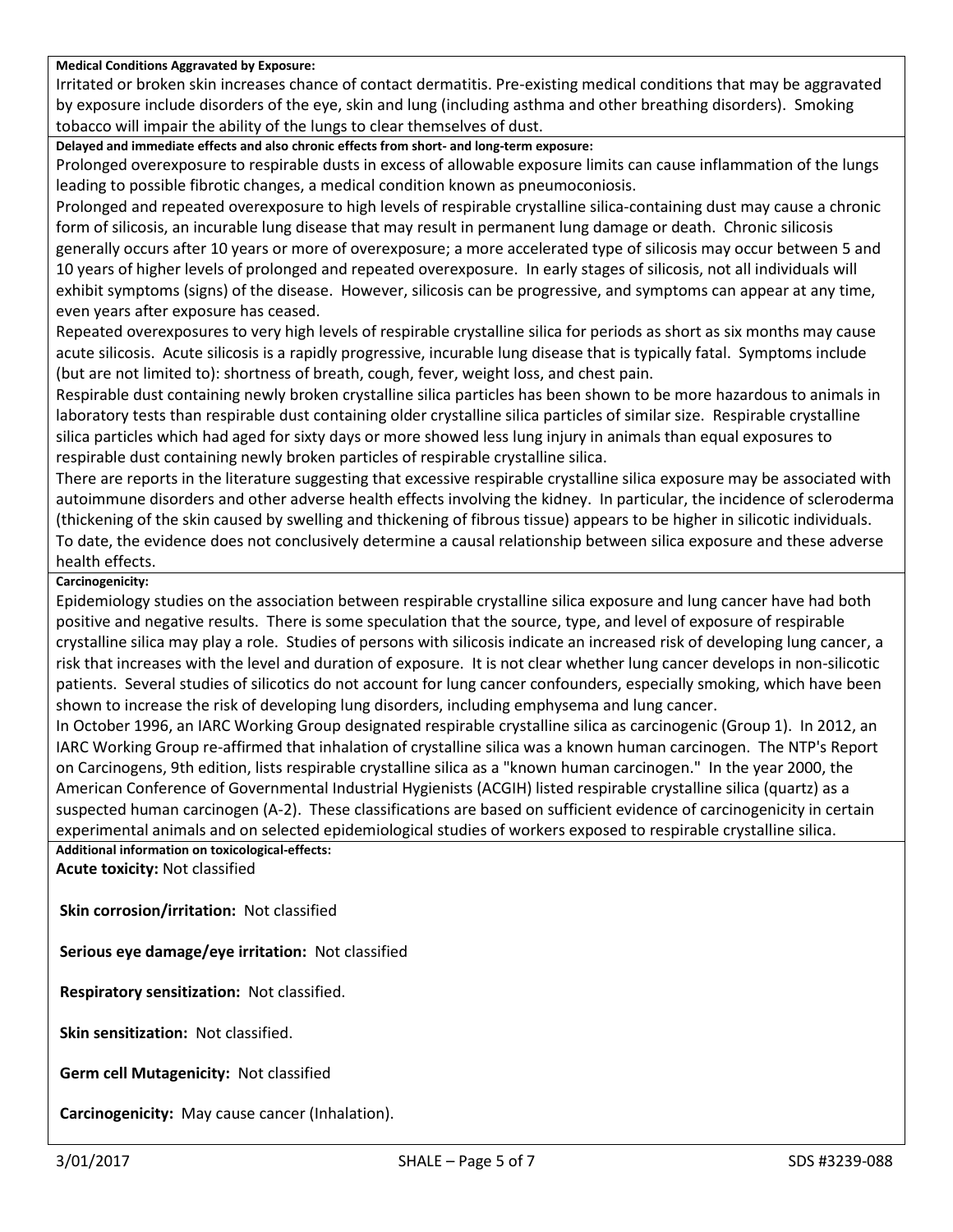**Reproductive toxicity:** Not classified

**Specific target organ toxicity - single exposure:** Not classified

**Specific target organ- toxicity – repeated exposure:** Causes damage to organs (lungs, respiratory system) through prolonged or repeated exposure (inhalation)

**Aspiration toxicity:** Not classified (not applicable- solid material)

| 12. Ecological information                              |
|---------------------------------------------------------|
| Ecotoxicity (aquatic and terrestrial, where available): |
| Not determined                                          |
| Persistence and degradability:                          |
| Not determined                                          |
| Bioaccumulative potential.                              |
| Not determined                                          |
| Mobility in soil.                                       |
| Not determined                                          |
| Other adverse effects.                                  |
| Not determined                                          |
|                                                         |

## **13. Disposal considerations**

**Safe handling and disposal of waste:**

Place contaminated materials in appropriate containers and dispose of in a manner consistent with applicable federal, state, and local regulations. Prevent from entering drainage, sewer systems, and unintended bodies of water. It is the responsibility of the user to determine, at the time of disposal, whether product meets criteria for hazardous waste. Product uses, transformations, mixture and processes, may render the resulting material hazardous.

| 14. Transport information       |
|---------------------------------|
| <b>UN Number:</b>               |
| Not regulated.                  |
| <b>UN Proper shipping name:</b> |
| Not regulated.                  |
| <b>Transport Hazard class:</b>  |
| Not applicable.                 |
| Packing group, if applicable:   |
| Not applicable.                 |
| Marine pollutant (Yes/No):      |
| Not applicable.                 |

## **15. Regulatory information Toxic Substances Control Act (TSCA):** The components in this product are listed on the TSCA Inventory or are exempt. **Comprehensive Environmental Response, Compensation and Liability Act (CERCLA):** Releases of this material to air, land, or water are not reportable to the National Response Center under the Comprehensive Environmental Response, Compensation, and Liability Act (CERCLA) or to state and local emergency planning committees under the Superfund Amendments and Reauthorization Act. **Superfund Amendments and Reauthorization Act of 1986 (SARA), Title III:** Section 302 extremely hazardous substances: None Section 311/312 hazard categories: Delayed Health Section 313 reportable ingredients at or above de minimus concentrations: None **California Proposition 65:** This product contains a chemical (crystalline silica) known to the State of California to cause cancer. **State Regulatory Lists:**